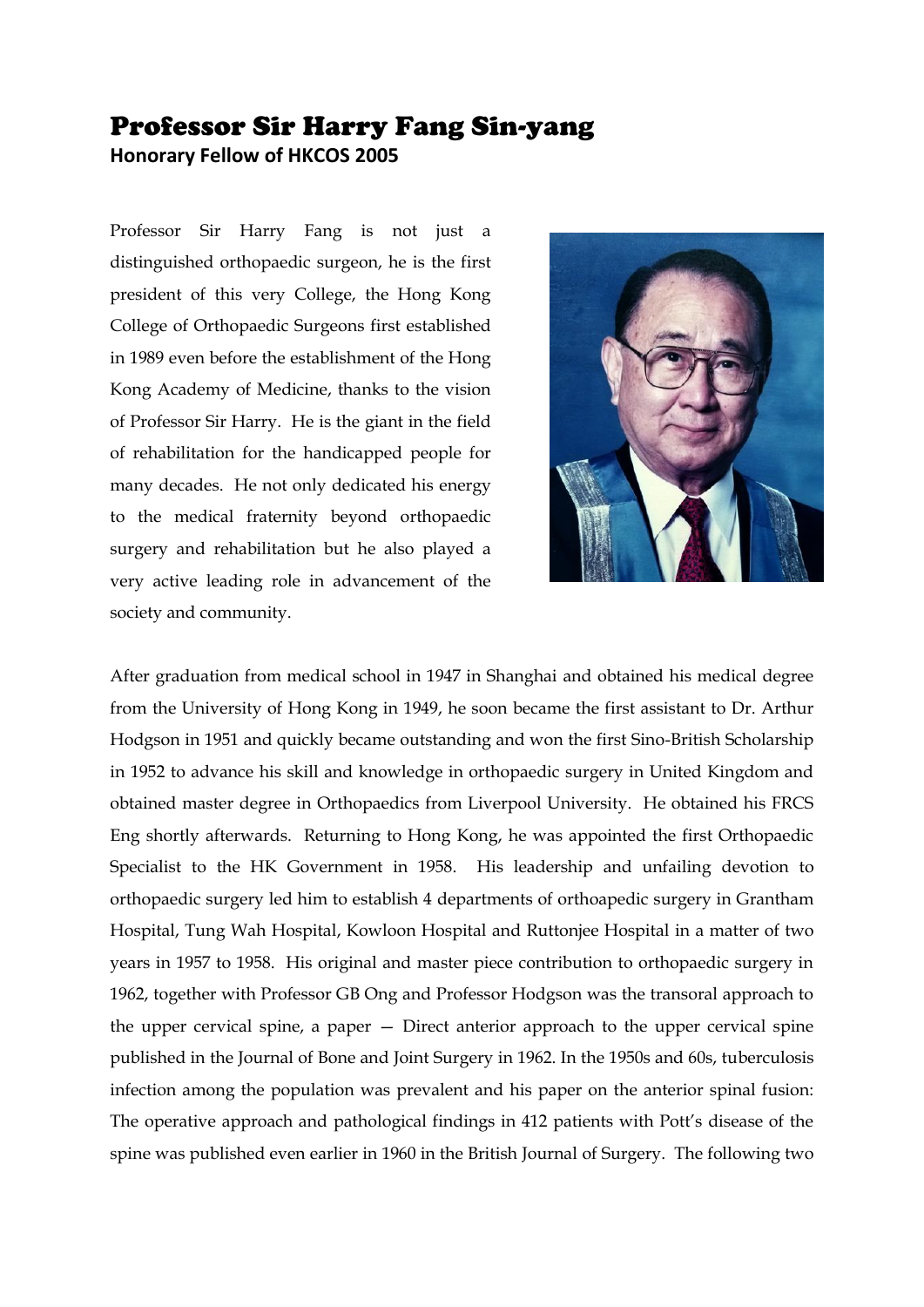decades we witness his continuous effort to publish and contribute to the orthoapedic literature in the 70s and 80s.

It was during the Second World War, a turbulent time that the then young Professor Sir Harry, when fleeing from the Japanese, had to earn his keep by carrying an old lady on his back which inspired his intense devotion to rehabilitation and the care of elderly. As the title of his book, Rehabilitation, a Life's Work, Professor Sir Harry's devotion to this was enormous and fruitful locally, mainland and over the world. He founded and built Children's Convalescence Hospital, now Duchess of Kent Children's Hospital; John F. Kennedy Centre, Margaret Trench Medical Rehabilitation Centre, MacLehose Medical Rehabilitation Centre, HK Sports Associations for the Physically Handicapped, Mentally Handicapped, HK PHAB Association. Through his compassion and conviction, he is the person who put HK on the map of world rehabilitation. He introduced Conductive Education, one of the most innovative tools for the disabled people whether physical or mental to HK, not only benefiting a lot of people but also himself when he fell ill. With his conviction and effort, resources became available to send many local rehabilitation workers to further their studies and trainings.

Professor Sir Harry took an active leading role in developing and establishing international bodies for rehabilitation, actualizing his philosophy of equal opportunities and full community participation for the disabled. He was President of the Rehabilitation International from 1981 to 1984 and is Chairman of the Honour Council of the Rehabilitation International. He was appointed Director of United Nations WHO HK Collaborating Centre in Rehabilitation, an extraordinary achievement. Professor Sir Harry introduced and helped to build up its modern rehabilitation service basically from scratch throughout Mainland China, benefiting millions of handicapped and elderly. He organized the Abilympic International. He founded the FESPIC Game Federation in 1974 and hosted the third FESPIC games in Hong Kong and brought the Abilympics to HK in 1991. He is editor to many rehabilitation journals. He received many distinguish awards for his contribution to rehabilitation internationally including the USA and United Nations.

He did not leave the medical fraternity behind, and despite his busy commitment to rehabilitation and orthopaedics, Professor Sir Harry served the HK Medical Council, Dental Council, Nursing Council, School Medical Service, and the Provisional Council of the HK